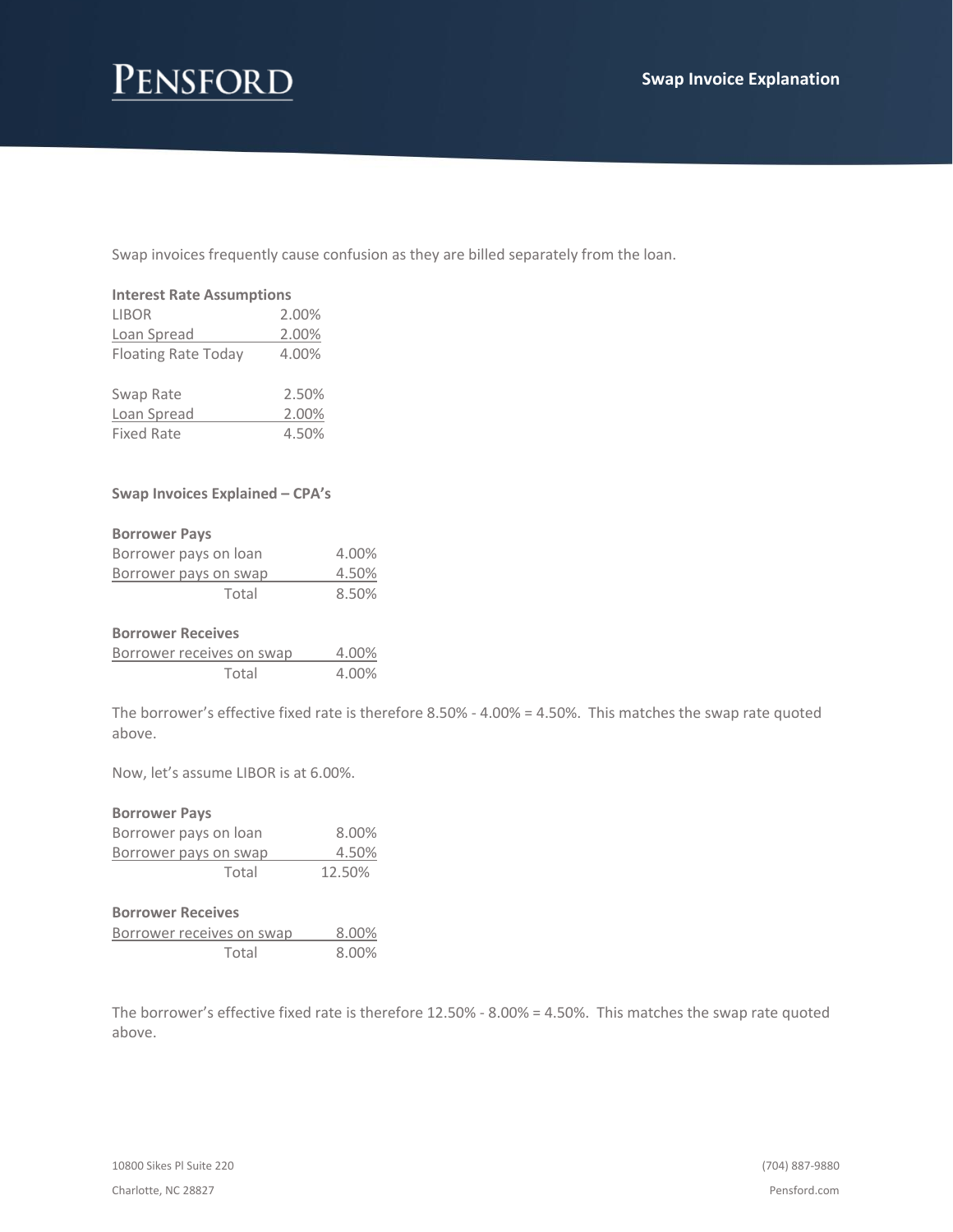

## **Swap Invoices Explained – Borrowers**

| Loan Payment  |                            |
|---------------|----------------------------|
| Borrower pays | $2.00\% + 2.00\% = 4.00\%$ |

| <b>Swap Payment</b> |                            |       |
|---------------------|----------------------------|-------|
| Borrower pays       | $2.50\% + 2.00\% = 4.50\%$ |       |
| Borrower receives   | $2.00\% + 2.00\% = 4.00\%$ |       |
|                     | <b>Borrower Net Pays</b>   | 0.50% |

Add the two invoices together to determine the effective interest rate.

The effective rate is therefore 4.00% + 0.50% = 4.50%. This matches the swap rate above.

Now, let's assume LIBOR is at 6.00%.

| <b>Loan Payment</b><br>Borrower pays | $6.00\% + 2.00\% = 8.00\%$ |
|--------------------------------------|----------------------------|
| <b>Swap Payment</b><br>Borrower pays | $2.50\% + 2.00\% = 4.50\%$ |

| Borrower Net Receives |                             | 3.50% |
|-----------------------|-----------------------------|-------|
| Borrower receives     | $6.00\% + 2.00\% = 8.00\%$  |       |
| <b>DUITUWEI PUYJ</b>  | $2.50010 + 2.0010 = 7.5010$ |       |

The effective rate is 8.00% - 3.50% = 4.50%